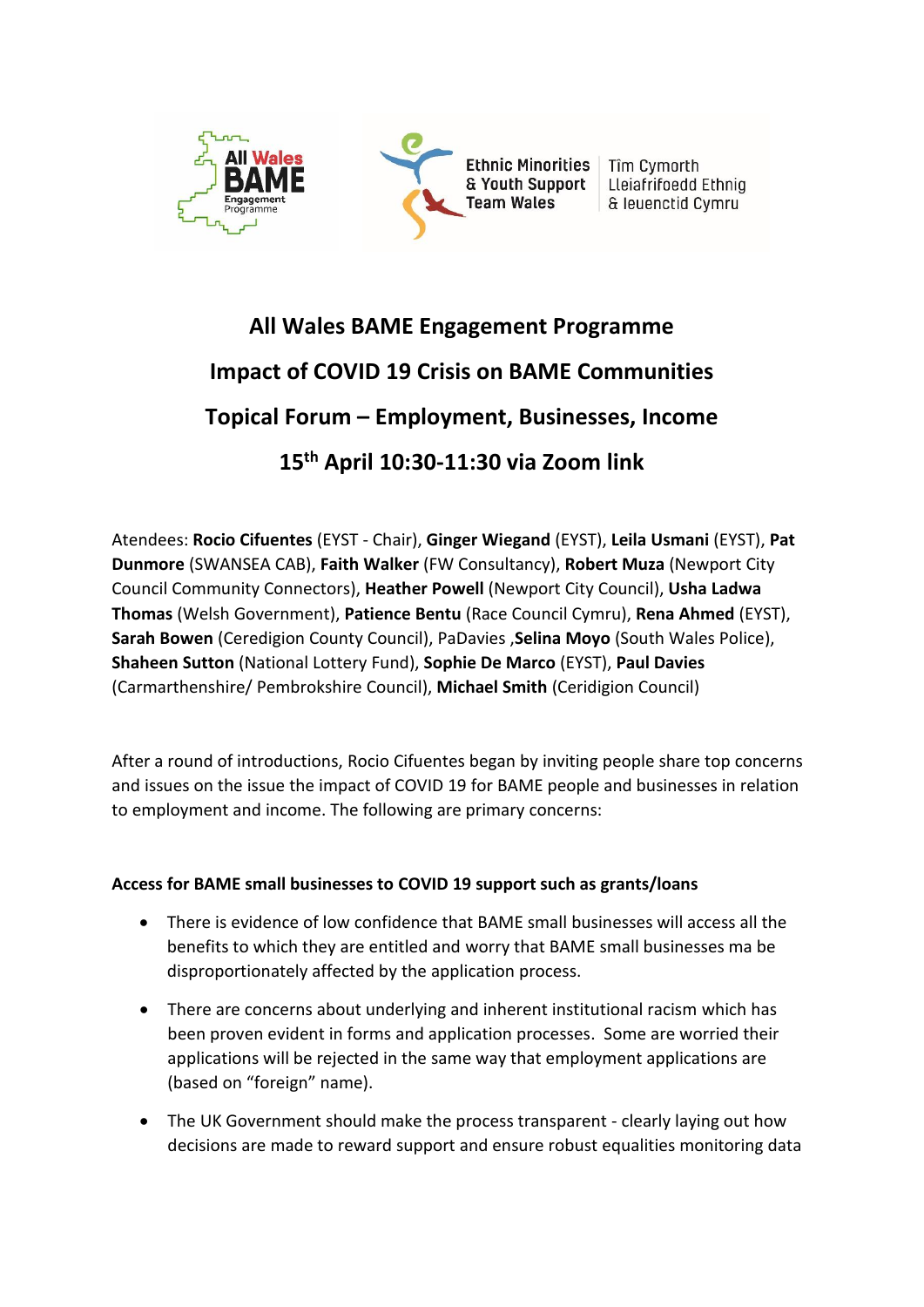is gathered, reported and eventually analysed to measure the impact after this time period.

- Being self-employed is a challenge, and this COVID 19 process is new, but people must follow the process before making assumptions. If you follow process and collate your evidence, you can challenge any decision.
- No one will be compensated until June and that will be 80% of earnings, so will be low, especially if one is on low income already. There is also concern for people on zero hours contracts, who have applied for govt support - What happens between now and June?
- There is also concern about people being able to access advice. For instance, no one is aware of provision of advice in a language other than English.
- Some suggestions for places to access written advice:
	- o Martin's Money saving programme [https://www.moneysavingexpert.com/news/2020/03/coronavirus-self](https://www.moneysavingexpert.com/news/2020/03/coronavirus-self-employed-and-employment-help/#freelance)[employed-and-employment-help/#freelance](https://www.moneysavingexpert.com/news/2020/03/coronavirus-self-employed-and-employment-help/#freelance)
	- o Citizens Advice [https://www.citizensadvice.org.uk/benefits/coronavirus](https://www.citizensadvice.org.uk/benefits/coronavirus-check-what-benefits-you-can-get/)[check-what-benefits-you-can-get/](https://www.citizensadvice.org.uk/benefits/coronavirus-check-what-benefits-you-can-get/)
	- o Business Wales <https://businesswales.gov.wales/coronavirus-advice/>
- Local Authorities also have a role in administering these grants, so local authority webpages are a way to start. Newport City Council has an easy to read place on their website and NCC is looking about gathering info on protected characteristics.
- There is a lack of expertise of this type of benefit and advice-giving within BAME sector. Organisations need to upskill in this topic. CAB does have guidance on website that is easily accessible in English. RC and PD will converse further about potential for CAB to train people from BAME sector organisations and groups to be able to cascade messages and signpost people to accessing these benefits.
- Question was asked: Could Business Wales play a part in making sure advice gets disseminated in appropriate format to various groups? [Update – Business Wales has experienced extremely high call volume and is having trouble keeping up, but it does have access a flexible, discretionary Participation Fund to help overcome barriers individuals may face in participating in Business Wales services. The Fund can be used in a variety of ways such as providing translation services, tailored support for disabled people, costs of caring responsibilities and hiring of specialist equipment. The fund has also supported bespoke workshops for lone parents, ethnic minorities and young people.]
- One positive e.g.: One person knew of two BAME self-employed women who have been successful in getting loans/10K grants they need to keep business afloat. What helped them was having good records of business so far and use of accountant to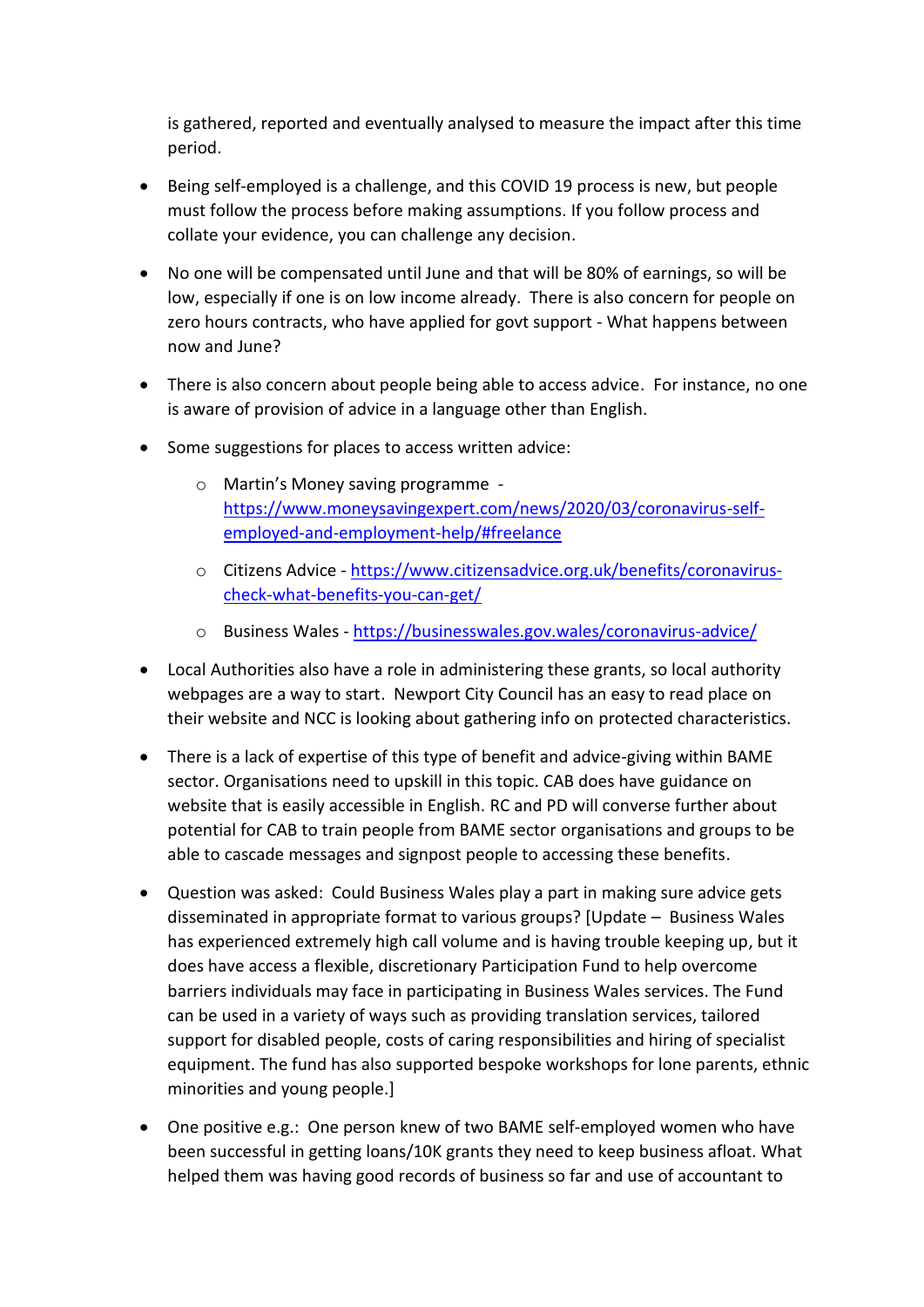prepare those records. This did raise some concerns about businesses that just started out and didn't yet have good records.

#### **Access to universal credit**

- New applications to Universal Credit have sky-rocketed. Even to get through on phone has taken hours and days. In this scenario, will the five-week period will become longer? This has been flagged up by many charities, but does anyone know of any movement to mitigate this?
- Pat Dunmore believes there is an enquiry in Westminster via the Children's' Society.

# **Employer treatment of workers both in relation to safety of workplace and furloughing employees**

- There is evidence that people classed as essential workers are being asked by their employers to work without PPE and that some employers are not following social distance guidelines.
- There is evidence that some employers are classifying their workers as key workers even though that case may be shaky.
- There is evidence that people are being pressured by employers to work even though they feel the working environment is unsafe for them – or that the worker may make other persons in their household unsafe by bringing COVID 19 home from that working environment.
- There are no guidelines which require employers to furlough workers who live with someone who has had a "shielding" letter.
- There are widespread concerns about EU people being demanded to work in unsafe conditions by their employers. Newport City council had a lot of complaints around safeguarding of EU nationals.
- RE Furloughing (vs. letting employees go) There are also concerns about people losing jobs with the employer not taking the consideration of furlough as an option. There is confusion among some employers about furlough and who qualifies and how it works. Likewise, there is a perception that some employers are taking advantage of the opportunity to cull staff numbers. Likewise, employers who

**Provision of PPE**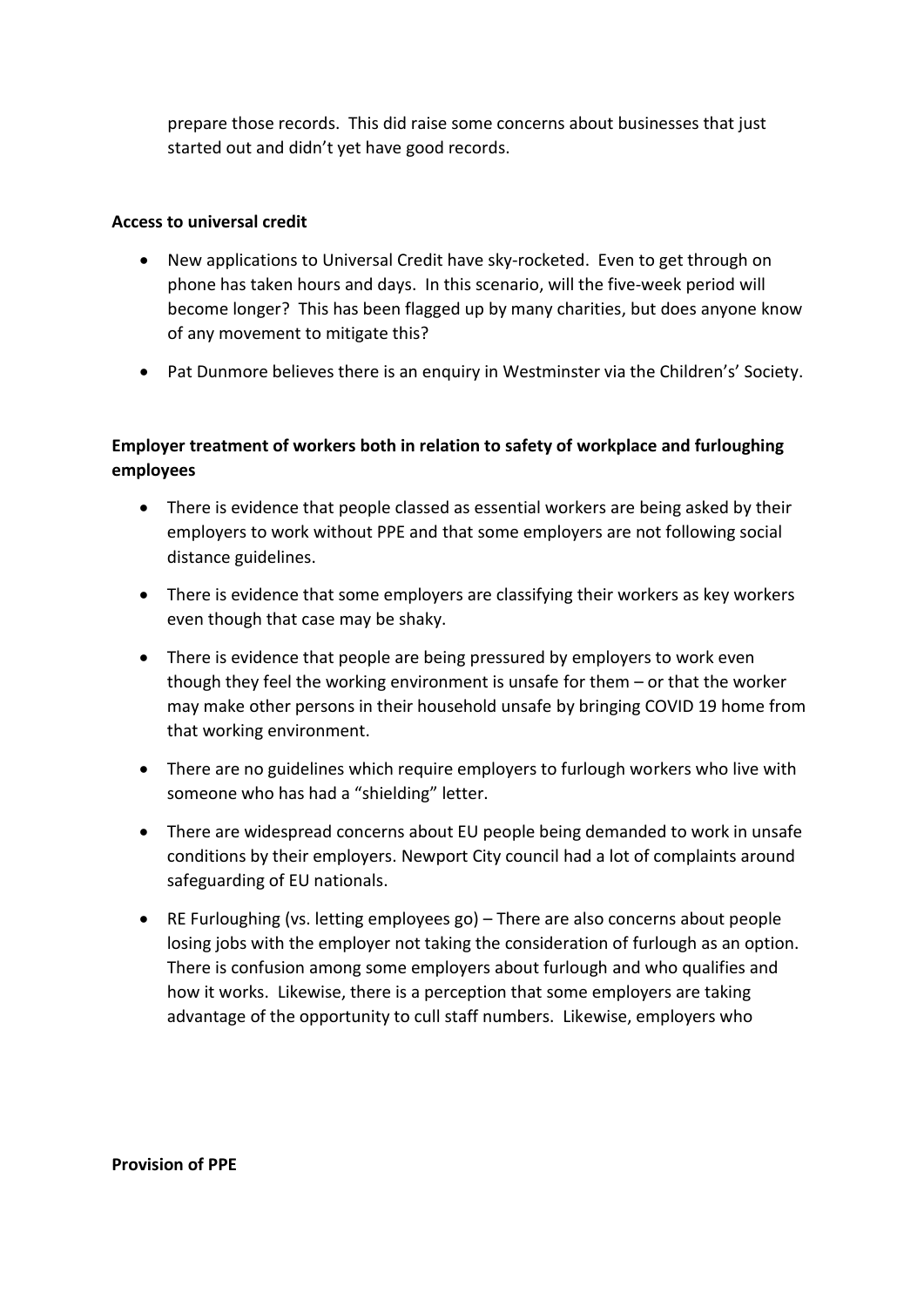- There is group consensus that that provision of PPE is a big issue to not just NHS workers but all key workers – including in factories, delivery, retail.
- As above, there are stories of workplaces where EU migrants do not get sufficient PPE.
- The group also queried the potential for very small businesses such as corner shops and small vendors to access and afford PPE for their employees. These shops are vital to neighbourhoods and also to supplying culturally appropriate foods.
- The group questioned but did not know if PPE was available for employers to purchase or if it was in general scarcely available.
- Funders urgently want to put money COVID 19 relief efforts– would PPE be covered? Per Shaheen Sutton, Big Lottery has given top up funding to previously organisations and are also funding new organisations up to £10,000. PPE has not come so far applications, but could imagine they could cover PPE for volunteers, for instance with organisations that work with older people in care homes. Most Big Lottery applications have been around food poverty and volunteers getting food to older people's homes – nothing around PPE.

# **Over-representation of BAME workers in essential sectors and over-representation of BAME people in COVID critical care patients**

- BAME people and migrants are over-represented in essential worker sectors such as health and social care, distribution, transport, food processing, etc, particularly in precarious professions in the gig economy and low pay sectors.
- This is particularly concerning with emerging evidence that BAME people are hugely over-represented in critical care COVID patients.
- RCC has written letter to First Minister to scrutinise the disproportionate impact of COVID 19 on BAME people.
- Rocio Cifuentes sits on the COVID Moral and Ethical Advisory Group Wales will ask if they are collating figures in this respect and scrutinising those figures.

## **Workers in the informal economy – destitution risk**

- There are concerns about people who were working off the books, have now been let go and will not have access to furlough pay.
- Predominantly concern for people working for restaurants.
- This can potentially have a knock-on impact of destitution for asylum seekers and new refugees.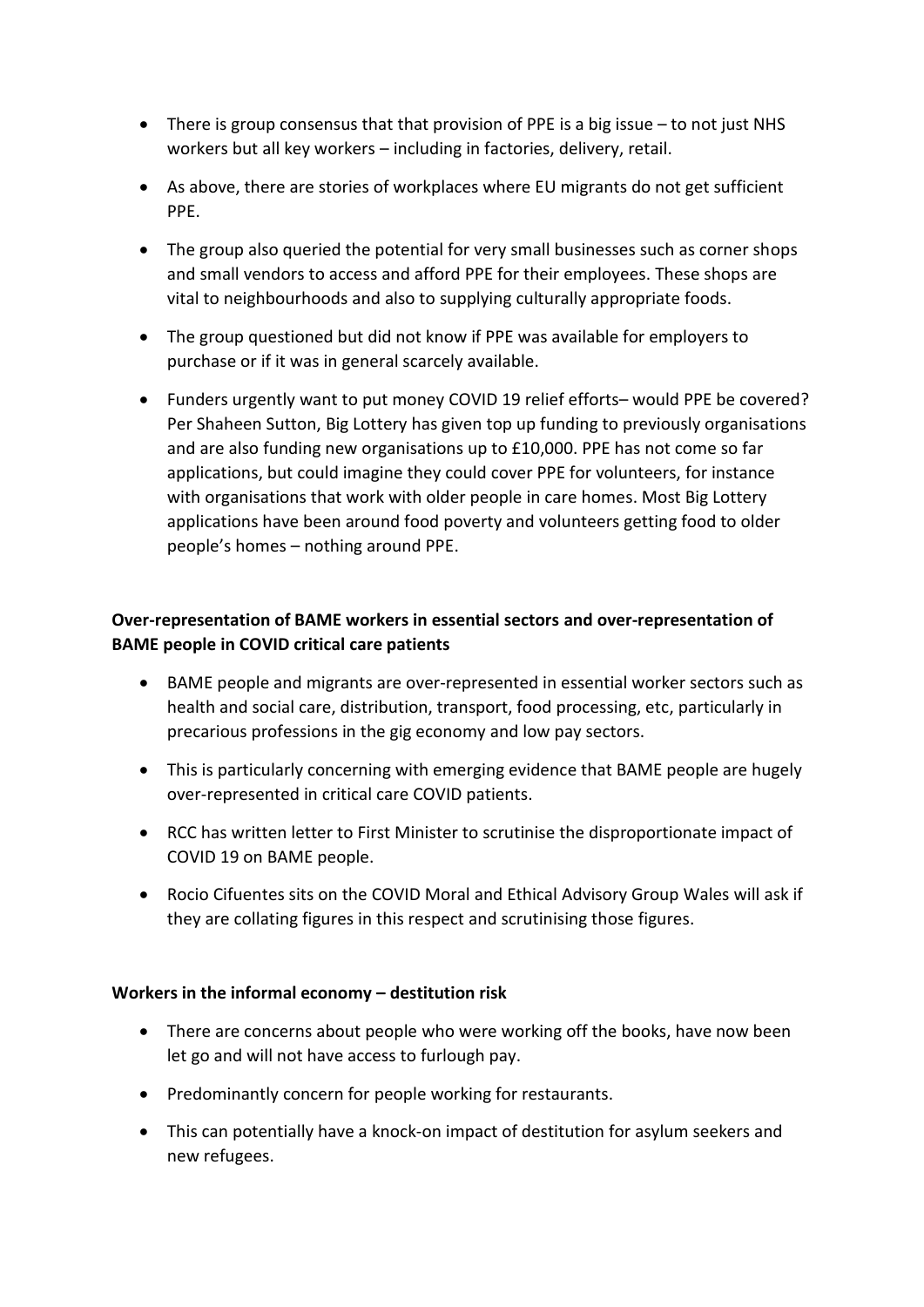#### **Immigration status, Hostile Environment & No Recourse to Public Funds (NRPF)**

- Positively, WG has directed local authorities that the usual restrictions on providing support to people with NRF have been lifted and local authorities are now required to house people classified as NRPF.
- Newport City Council is supporting a few people with housing and reference concern with future fallout regarding questions as to whether the council will be able to continue to support those people in future.
- Likewise, there is a lot of debate legally regarding how councils can support people with NRPF and what kind of assistance they can get beyond housing, such as food and other things they need.
- Multiple of those present provided evidence that a lot of people with NRPF people are not coming forward and declaring themselves to local authorities, as they are concerned about whether housing and support will be available in coming months in Post-COVID environment or whether with resumption of Hostile Environment policies, they will lose the housing and possibly be outed to immigration authorities.
- Likewise, one service provider noted there is a lack of capacity to house people with NRPF in Swansea and that clients are still being asked about immigration status when presenting themselves. Does that mean that people presenting are still being judged on whether they have NRPF?
- One person provided an e.g. where a person who sent in a visa application recently, was place in NRPF category in interim.
- There is also concern about immigration visas and work permits particularly for health workers who have been given one year extension. Will this be taken away when hostile environment resumes? But also concern for multiple categories of workers who may have to reapply for visa/work permit extensions under the new immigration system. How will effects of this crisis play out?

#### **Important to recognise, celebrate and disseminate the positive and optimistic stories**

- EG a local community member making visors for frontline workers
- EG the many BAME owned restaurants who are providing food to NHS workers at hospitals, inc. one who has adapted business model to have a fundraiser to be able to provide food
- We must be sure to use this opportunity to share positive stories and positive role models.